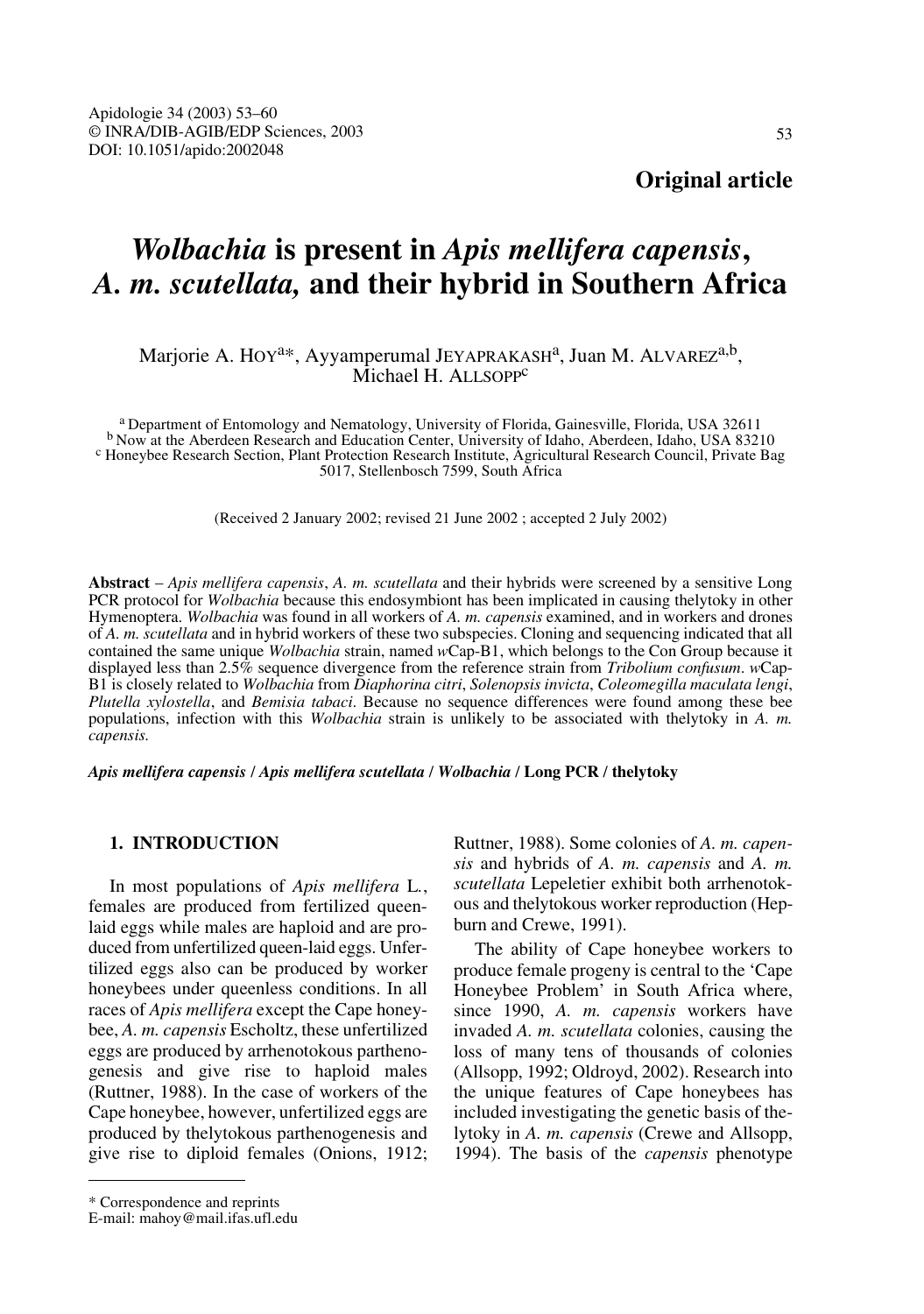has been studied by many (Oldroyd, 2002). The genetics basis of the thelytoky could be due to either nuclear or cytoplasmic genetic factors, or interactions between them. One possibility is that the thelytoky is caused by *Wolbachia* in *A. m. capensis*.

*Wolbachia* is one of the most common cytoplasmically inherited microorganisms in arthropods and its effects on their hosts include altering sex ratio or inducing thelytoky (Rigaud and Rousset, 1996; O'Neill et al., 1997; Werren, 1997; Cook and Butcher, 1999). *Wolbachia* are gram-negative bacteria and are widespread, with 17 to 76% of all arthropod species infected with one or more strains (Werren et al., 1995; Werren, 1997; Jeyaprakash and Hoy, 2000). *Wolbachia* have been found in numerous species of Hymenoptera, including parasitoids and ants (Stouthamer, 1997; Cook and Butcher, 1999; Shoemaker et al., 2000; Wenseleers et al., 1998; Jeyaprakash and Hoy, 2000). *Wolbachia* induces thelytoky in at least 40 species of Hymenoptera (Cook and Butcher, 1999); in a number of cases, the thelytokous insects have been 'cured' of *Wolbachia* after treatment with antibiotics or heat shock and arrhenotokous reproduction has been restored (Zchori-Fein et al., 1992; Cook and Butcher, 1999; Stouthamer, 1997). However, the presence of *Wolbachia* in hymenopteran species does not always induce thelytoky and a full understanding of the evolution and physiological and phenotypic effects of *Wolbachia* on their arthropod hosts is lacking (Rigaud, 1999; Weeks et al., 2002). Recently, for example, Dedeine et al. (2001) found that *Wolbachia* were necessary for oogenesis in the parasitoid *Asobara tabida* and its removal led to sterility, suggesting that the presence of *Wolbachia* in this species is obligatory.

The presence of *Wolbachia* in social Hymenoptera, including the Cape bee, was investigated by Wenseleers and Billen (2000) using a Standard PCR protocol to amplify 16S rDNA sequences from *A. m. capensis* and several species of ants, but they were unable to find *Wolbachia* in *A. m. capensis.* Because we had discovered that a Standard PCR protocol was six to eight orders of magnitude less sensitive than a Long PCR protocol in amplifying *Wolbachia* sequences from a diverse array of arthropod species (Jeyaprakash and Hoy, 2000), we decided to reinvestigate the status of *Wolbachia* in *A. m. capensis*. If *A. m. capensis* contained *Wolbachia*, but *A. m. scutellata* did not, further research into the possible role of *Wolbachia* as the causal agent of the thelytoky seen in *A. m. capensis* would be warranted.

This paper compares the sensitivity of the Long and Standard PCR protocols in amplifying a portion of a *Wolbachia* surface coat protein gene (*wsp*) from southern African populations of *A. m. capensis, A. m. scutellata,* and hybrids between them. The *Wolbachia wsp* sequences obtained were cloned and sequenced. The role of *Wolbachia* in inducing thelytoky in *A. m. capensis* is discussed.

## **2. MATERIALS AND METHODS**

## **2.1. Colony sources**

Bees were collected into 95% EtOH by M. Allsopp from colonies of *A. m. scutellata, A. m. capensis* and hybrids of these two subspecies in southern Africa (South Africa and Zimbabwe) and shipped to the University of Florida for analysis (Tab. I). *A. m. capensis* samples were collected from Robben Island and Stellenbosch in the Western Cape of South Africa. Because the 'Capensis Problem' has resulted in *A. m. capensis* being present through much of South Africa that was inhabited formerly only by *A. m. scutellata*, the *A. m. scutellata* sample was collected from northern Zimbabwe to ensure its purity. A sample of hybrids of the two races was collected from Grahamstown in the Eastern Cape of South Africa (Hepburn and Crewe, 1991).

#### **2.2. DNA extraction and PCR protocols**

Single bees were used to extract DNA using Puregene reagents (Gentra Systems, Minneapolis, MN) and the genomic DNA was resuspended in  $50 \mu L$  of sterile water.  $1 \mu L$  genomic DNA preparation was used for PCR amplification.

Primers (30-mers, Wsp-F, 5'-TGGTCCAA TAAGTGATGAAGAAACTAGCTA-3' and Wsp-R, 5'-AAAAATTAAACGCTACTCCAGCTTCTGC AC-3') were designed from the *Wolbachia wsp* gene sequence of *Drosophila simulans*(GenBank [http:// www.ncbi.nlm.nih.gov] Accession AF020070) to amplify a variable region of about 0.6 kb (Braig et al., 1998).

Standard PCR was performed by the hot start method in a  $25 \mu l$  volume containing 10 mM Tris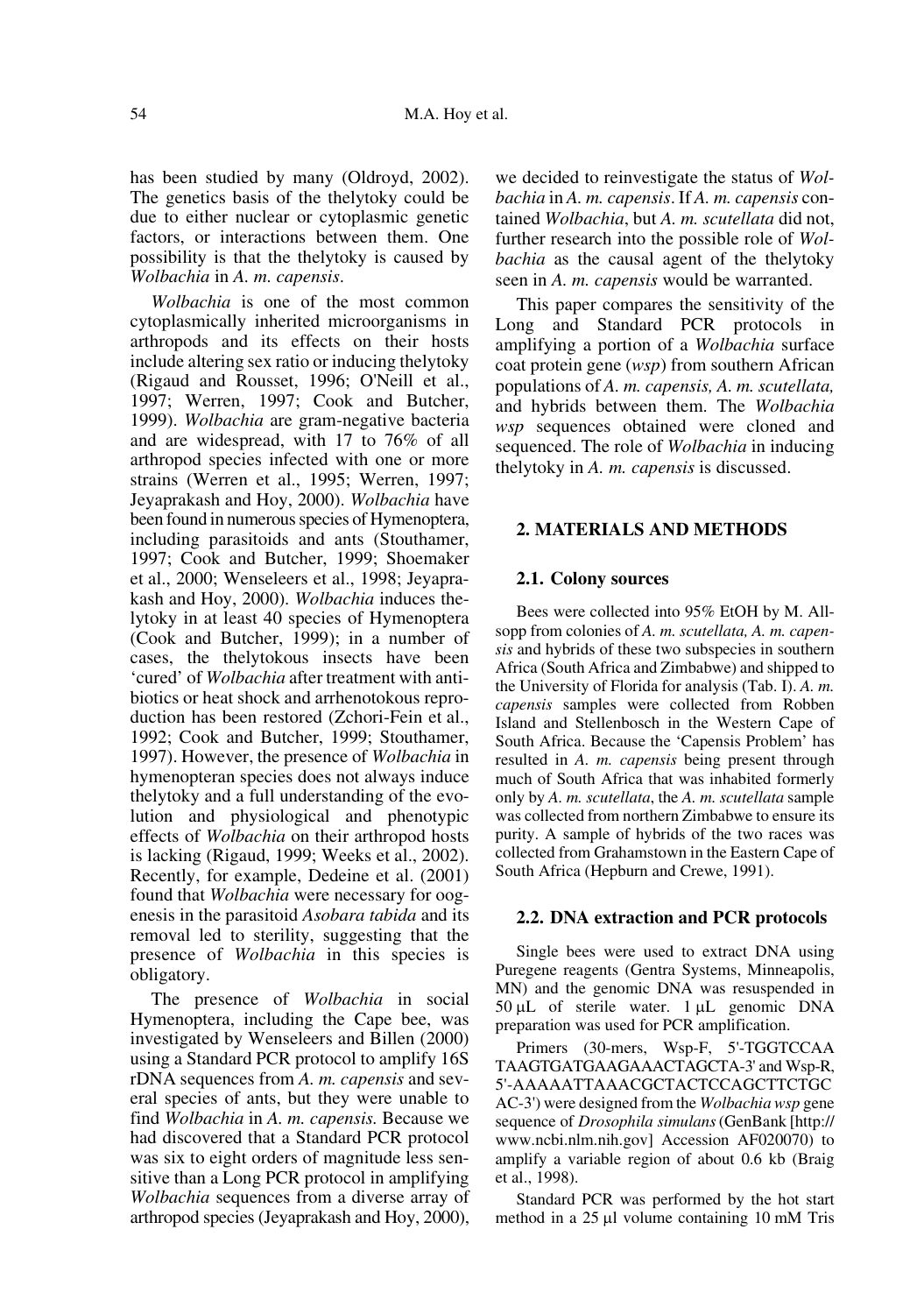| Site number | Source (type)                                        |
|-------------|------------------------------------------------------|
|             | Robben Island drones ( <i>capensis</i> or hybrids)*  |
| າ           | Robben Island workers ( <i>capensis</i> or hybrids)* |
| 3           | Stellenbosch1 drones (pure <i>capensis</i> )         |
| 4           | Stellenbosch1 workers (pure <i>capensis</i> )        |
| 5           | Zimbabwe160 workers (pure scutellata)**              |
| Q           | Stellenbosch2 workers (pure <i>capensis</i> )        |
|             | Grahamstown1 workers (hybrids)                       |

Table I. Colony source and type of *A. mellifera* subspecies from southern Africa tested for the presence of *Wolbachia* by the Long PCR protocol using *wsp* primers.

\* Robben Island bees tested should be pure *capensis*. Although *A. m. scutellata* were kept there 25 years ago, and there are minute traces of *A. m. scutellata* on the island, the bees are "basically 100% pure *capensis*" (M. Alsopp).

\*\* All other bees were collected in South Africa.

(pH 8.3), 1.5 mM MgCl2, 50 mM KCl, 200 µM dATP, dGTP, dCTP, dTTP, 400 picomoles of primers and 0.8 unit *Taq* DNA polymerase (Roche Molecular Biochemicals, Indianapolis, IN) (Saiki, 1989). The PCR was performed using 35 cycles, each consisting of denaturation at 94 °C for 30 s and annealing and extension at 72 °C for 1 min.

Long PCR was performed in a  $50 \mu L$  volume containing 50 mM Tris (pH 9.2), 16 mM ammonium sulfate,  $1.75$  mM MgCl<sub>2</sub>,  $350 \mu M$  dATP, dGTP, dCTP, dTTP, 800 picomoles of primers (Wsp-F and Wsp-R), 1 unit of *Pwo* and 5 units of *Taq* DNA polymerases (Barnes, 1994). The DNA template, buffer and enzymes were mixed in  $25 \mu L$ volume and combined with a  $25 \mu L$  volume containing the primers and dNTPs; both mixes were kept on ice prior to starting the amplification. The Long PCR was carried out using three linked profiles over 36 cycles; (i) 1 cycle of denaturation at 94 °C for 2 min, (ii) 10 cycles each consisting of denaturation at 94 °C for 10 s, annealing at 65 °C for 30 s and extension at 68  $\degree$ C for 1 min, and (iii) 25 cycles each consisting of denaturation at 94 °C for 10 s, annealing at 65  $\degree$ C for 30 s and extension at 68 °C for 1 min, plus an additional 20 s added for every consecutive cycle between 11 and 36.

The PCR products were electrophoresed on 2% agarose gels with TBE buffer with a Roche DNA size marker VI producing bands ranging from 2176 to 154 bp in lane I.

Table I lists the site numbers and bees evaluated. DNA isolated from five bees each from sites 1, 2, 3, and 4 were amplified by both Long and Standard PCR protocols on February 3, 2000 by A. Jeyaprakash, using the same DNA to compare the relative efficiency of the protocols. On September 6, 2000, J.M. Alvarez isolated DNA from two bees each from sites 5, 9 and 17 and amplified the DNA by the Long PCR protocol. On August 3, 2001

DNA from two additional bees each from sites 5, 9, and 17 were tested by the Long PCR protocol by A. Jeyaprakash. On October 12, 2001, DNA from five bees from site 5 was amplified by both the Standard and Long PCR by A. Jeyaprakash.

Long PCR products were purified using QIAquick PCR purification column (QIAGEN Inc., Valencia, CA) and cloned into the plasmid pCR2.1- TOPO using the procedure suggested by the manufacturer (Invitrogen Corporation, Carlsbad, CA). DNA sequencing was performed at the University of Florida ICBR Core Facility using a PERKIN-ELMER Applied Biosystems ABI PRISM Automated DNA Sequencer. Clean laboratory practices, sealed pipette tips, and fresh reagents were used to avoid contamination. Negative controls (consisting of all components except the DNA template) were conducted on each date to detect potential contamination, but positive controls were not carried out to reduce the likelihood of contamination.

The *wsp* sequences obtained were compared with *wsp* sequences found by a BLAST search of GenBank.

## **3. RESULTS AND DISCUSSION**

# **3.1.** *Wolbachia* **DNA amplification by Standard and Long PCR protocols**

Amplification of *wsp* sequences from *A. m. capensis, A. m. scutellata* and a hybrid between them by the Standard PCR protocol with the *wsp* primers never produced a product (partial data shown in Fig. 1). Comparisons were made using the same DNA as a template for both the Standard and Long PCR protocols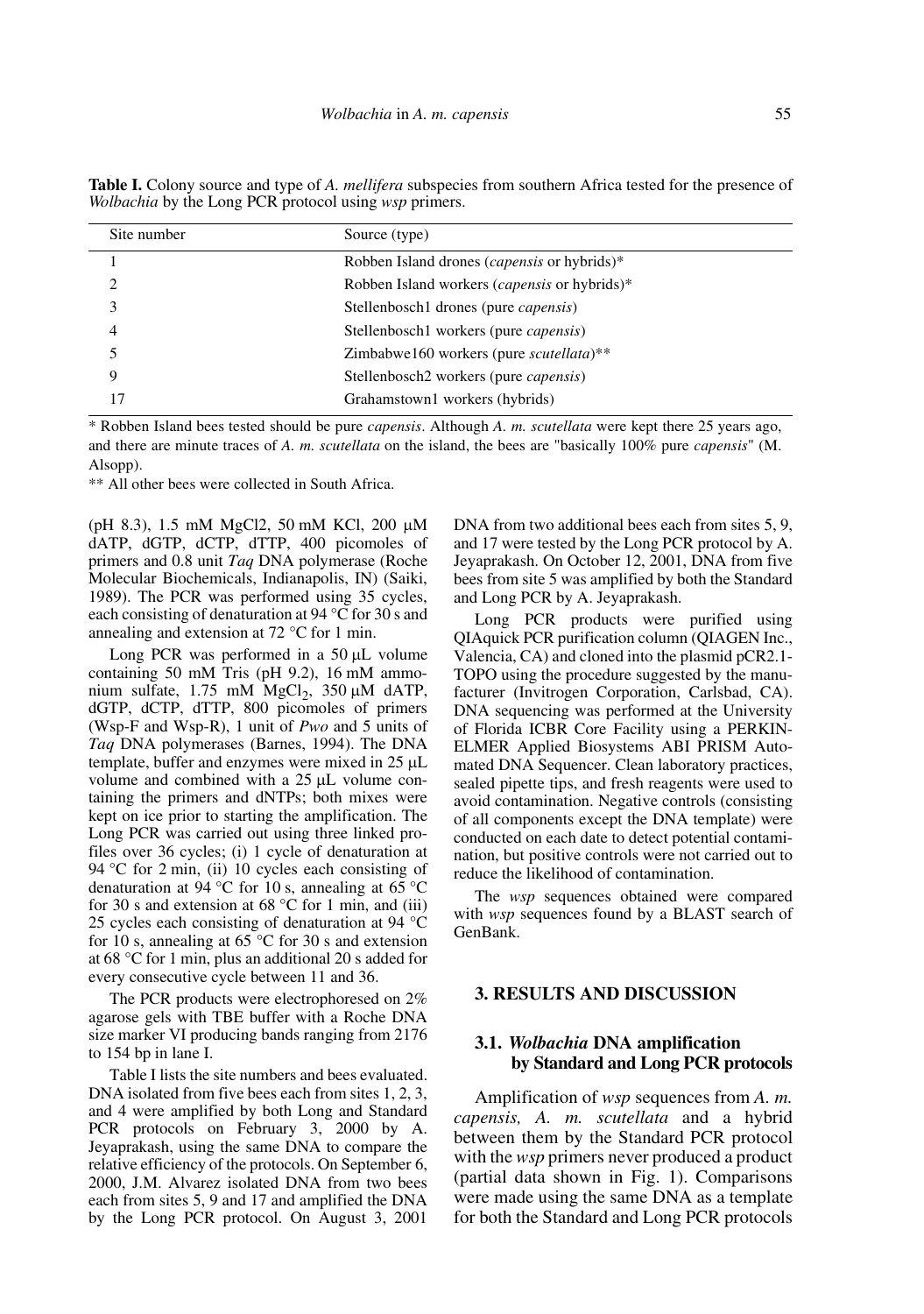

**Figure 1.** Long PCR was successful in amplifying the 0.6 kb *wsp* sequence of *Wolbachia* from five individuals of *A. m. scutellata* (lanes 9-13) from southern Africa, although the same DNA template when used in a Standard PCR protocol failed to yield a product (lanes 3-7). Lane 1 is DNA Marker VI and shows bands; lanes 2 and 8 are 'no template DNA' controls.

on February 3, 2000 and again on October 12, 2001. None of the 26 bees analyzed by Standard PCR yielded a product. By contrast, DNA from 36 of 37 bees examined by the Long PCR provided a PCR product of the expected length. The failure to obtain a PCR product by Standard PCR and *wsp* primers confirms the negative results obtained by Wenseleers and Billen (2000) with 16S rDNA primers for a population of *A. m. capensis*. By contrast, the Long PCR protocol gave positive results, consistently producing a band approximately 0.6 kb in size, as expected.

Long PCR products were obtained from populations of *A. m. capensis, A. m. scutellata* and the hybrid of these two races on each of the three dates the bees were tested and by two different people. PCR products were never obtained in the no-DNA controls, indicating that contamination was not responsible for these positive results (partial data shown in Fig. 1).

A sensitivity analysis conducted previously by Jeyaprakash and Hoy (2000), using cloned *wsp* sequences, indicated that Long PCR is approximately six to eight times more sensitive than Standard PCR in amplifying *Wolbachia wsp* and 16S rDNA sequences from diverse arthropod species. Although Standard PCR protocols have been used widely to amplify *Wolbachia* sequences, little information is available on the frequency of false negatives. Long PCR amplifies cloned *Wolbachia* *wsp* sequences consistently when mixed with insect DNA, even when there are as few as 100 copies of the plasmid present (Jeyaprakash and Hoy, 2000). Likewise, the Long PCR protocol was more sensitive than the Standard PCR when the *nus*G-*rpl*K segment of a plantpathogenic bacterium (*Liberobacter*) was amplified from insects and citrus foliage (Hoy et al., 2001). The level of sensitivity obtained in these two prior experiments, along with the results of this survey of southern African bees, suggests that Long PCR is substantially more effective in amplifying microbial DNA when mixed with insect genomic DNA. Long PCR is effective in increasing sensitivity and fidelity (Barnes, 1994); whether the failure to detect *Wolbachia* in these bees by Standard PCR is due to inhibition of the reaction or to a low titer of *Wolbachia* is unknown.

#### **3.2.** *Wolbachia* **sequence analysis**

A Long PCR product from a site-1 bee (Robben Island drone, *capensis*) was cloned by A. Jeyaprakash and three clones were sequenced in February 2000. All three sequences were identical, indicating that there was only one type of *Wolbachia* present in this individual (Tab. II). Long PCR products from a bee from site-5 (Zimbabwe160 worker, pure *scutellata*) were cloned by J.M. Alvarez in September 2000 and two clones had identical sequences (Tab. II). The *wsp* sequences obtained on October 12, 2001 by A. Jeyaprakash were cloned and six independent transformants from each population (site-5, Zimbabwe 160 worker, pure *scutellata*; site-9, Stellen-bosch2 worker, pure *capensis*; and site-17, Grahamstown1 worker hybrids) were sequenced; all sequences were identical (Tab. II). Only one *wsp* sequence was obtained from the Long PCR products cloned from *A. m. scutellata, A. m. capensis*, and hybrids between them (sites 1, 5, 5, 9, 17) on three different dates by two different people. This consistency indicates that all populations and individuals tested had a single *Wolbachia* infection.

The *Wolbachia wsp* sequence is unique and was named *w*Cap-B1 following the guidelines used by Zhou et al. (1998). The sequence was submitted to Genbank under accession number AF510085. The *w*Cap-B1 *wsp* sequence belongs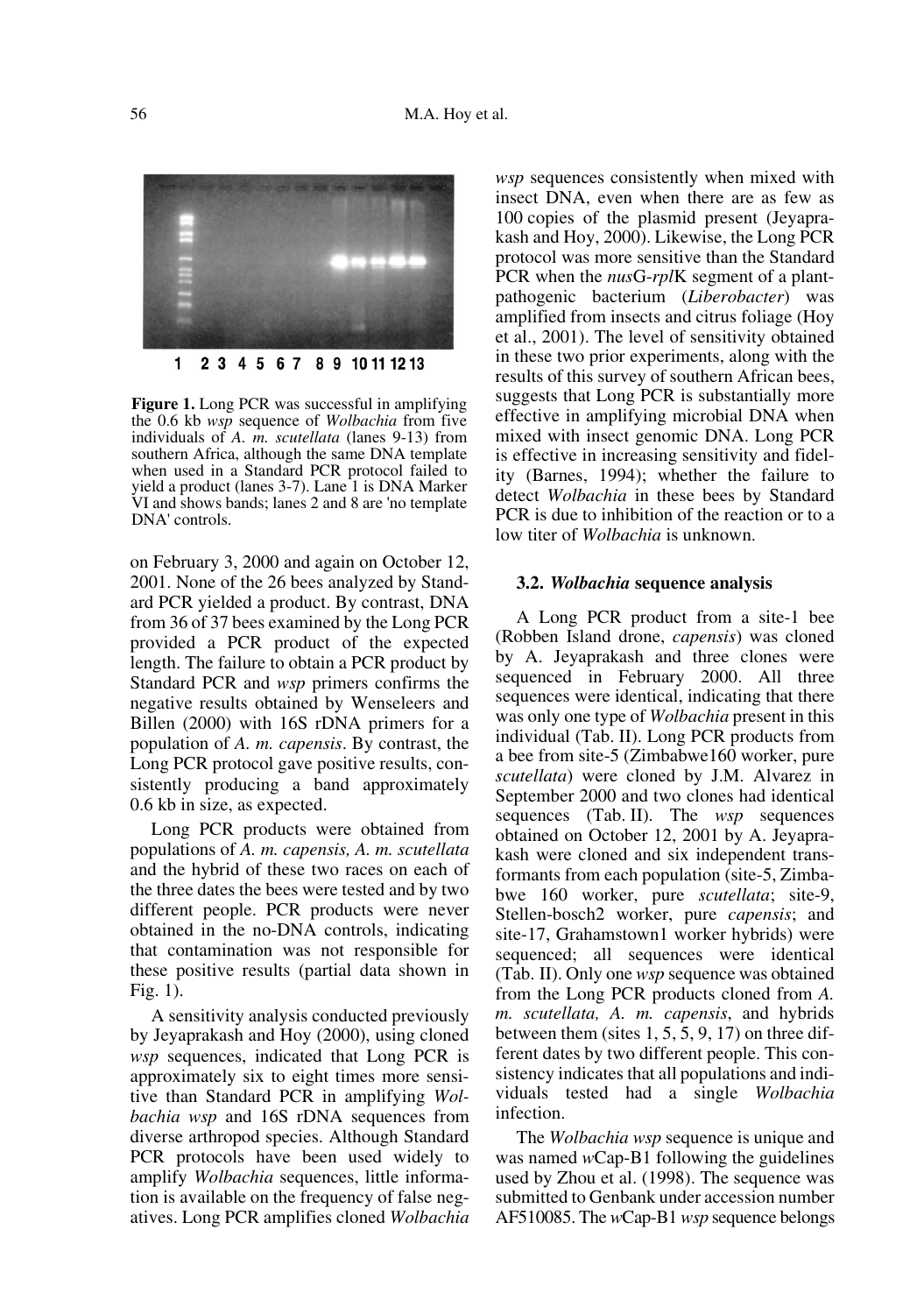**Table II.** All *Wolbachia wsp* sequences obtained from *A. m. capensis, A. m. scutellata* and a hybrid between them from Zimbabwe and South Africa were unique, but identical to each other.

CTACGTTCGTTTACAATACAACGGTGAAATTTTACCTTTTTATACAAAAGTTGATGG TATTACAAATGCAACAGGTAAAGAAAAGGGTAGTCCCTTAACAAGATCTTTTATAG CTGGTGGTGGTGCATTTGGTTATAAAATGGATGACATTAGAGTTGATGTTGAAGGG CTTTACTCAAAATTGGCTAAAGATACAGATGTAGTAAATACTTCTGAAACAAATGT TGCAGACAGTTTAACAGCATTTTCAGGATTGGTTAACGTTTATTACGATATAGCGAT TGAAGATATGCCTATCACTCCATACGTTGGTGTTGGTATTGGTGCAGCATATATCAGC AATCCTTCAAAAGCTGATGTAGTTAAAGATCAAAAAGGATTTGGTTTTGCTTATCA AGCAAAAGCTGGTGTTAGCTATGATGTAACTCCAGAAATCAAACTCTTTGCTGGA GCTCGTTACTTCGGTTCTTATGGTGCTAGTTTTGATAAGGCAGCTAAGGATGATACT GGTATCAAAAATGTTGTTTACAGCACTGTTG

to the Con Group because it displayed less than 2.5% sequence divergence from the B-*Wolbachia* reference strain from *Tribolium confusum* (Coleoptera). The BLAST search indicated the *w* Cap-B1 *wsp* sequence is closely related to *wsp* sequences from *Diaphorina citri,* Homoptera; *Solenopsis invicta*, Hymenoptera; *Coleomegilla maculata lengi*, Coleoptera; *Plutella xylostella*, Lepidoptera; and *Bemisia tabaci*, Homoptera (Zhou et al., 1998; Jeyaprakash and Hoy, 2000; Nirgianaki et al., unpublished).

The fact that the *wsp* sequences are identical could be due to relatively recent horizontal transfer between *A. m. scutellata* and *A. m. capensis* or to vertical transfer to these subspecies from a common ancestor. Because *A. m. scutellata* and *A. m. capensis* can interbreed (and their hybrid had an identical sequence) the evidence for horizontal transfer appears stronger than the evidence for vertical transfer from a common ancestor because we would expect some sequence variation, especially in the third codon through genetic drift, if the *Wolbachia* were present in the common ancestor. Additional species of *Apis* and subspecies of *A. mellifera* from different geographic regions will have to be examined to resolve this issue. Natural horizontal transfer of *Wolbachia* appears to be common, but little is known about the mechanism(s) (Cook and Butcher, 1999).

#### **3.3. The** *Wolbachia* **phenotype**

Because individuals of *A. m. scutellata, A. m. capensis*, and their hybrid all tested positive for a single strain of *Wolbachia*, this strain of *Wolbachia* is unlikely to be the causal agent of thelytoky in *A. m. capensis*. Although we found no evidence that these bees contained more than one strain of *Wolbachia*, multiple infections are relatively common in arthropods (Jeyaprakash and Hoy, 2000) and thus additional strains of *Wolbachia* might be detected in future analyses of *A. m. capensis*. If *A. m. capensis* is found to contain a second strain of *Wolbachia*, it is possible that thelytoky could be due to it. However, parthenogenesis-inducing *Wolbachia* in parasitoids cause a failure in segregation during anaphase I, which restores diploidy with complete homozygosity (Stouthamer, 1997) and this is a different cytological mechanism than that reported for *A. m. capensis* (Verma and Ruttner, 1983). Because *Wolbachia* is reported to cause other cytological distortions, including the terminal fusion of the pronucleus and polar body in the parasitoid *Aphytis mytilaspidis* (Rossler and DeBach, 1973; Stouthamer, 1997), *Wolbachia* could be potentially involved in thelytoky in *A. m. capensis*.

Although some strains of *Wolbachia* are associated with cytoplasmic incompatibility, thelytoky, male killing and feminization, many arthropods infected with *Wolbachia* have no obvious phenotype associated with its presence (Jeyaprakash and Hoy, 2000; Weeks et al., 2002). Unfortunately, investigations of the role this *Wolbachia* strain plays in the biology of its hosts will have to be deferred until it can be eliminated from the bees. Preliminary efforts (M. Allsopp, unpublished) to cure *A. m. capensis* colonies by feeding queens with 20 mg/mL of rifampicin or 20 mg/ml tetracycline failed due to the complete mortality of the treated individuals.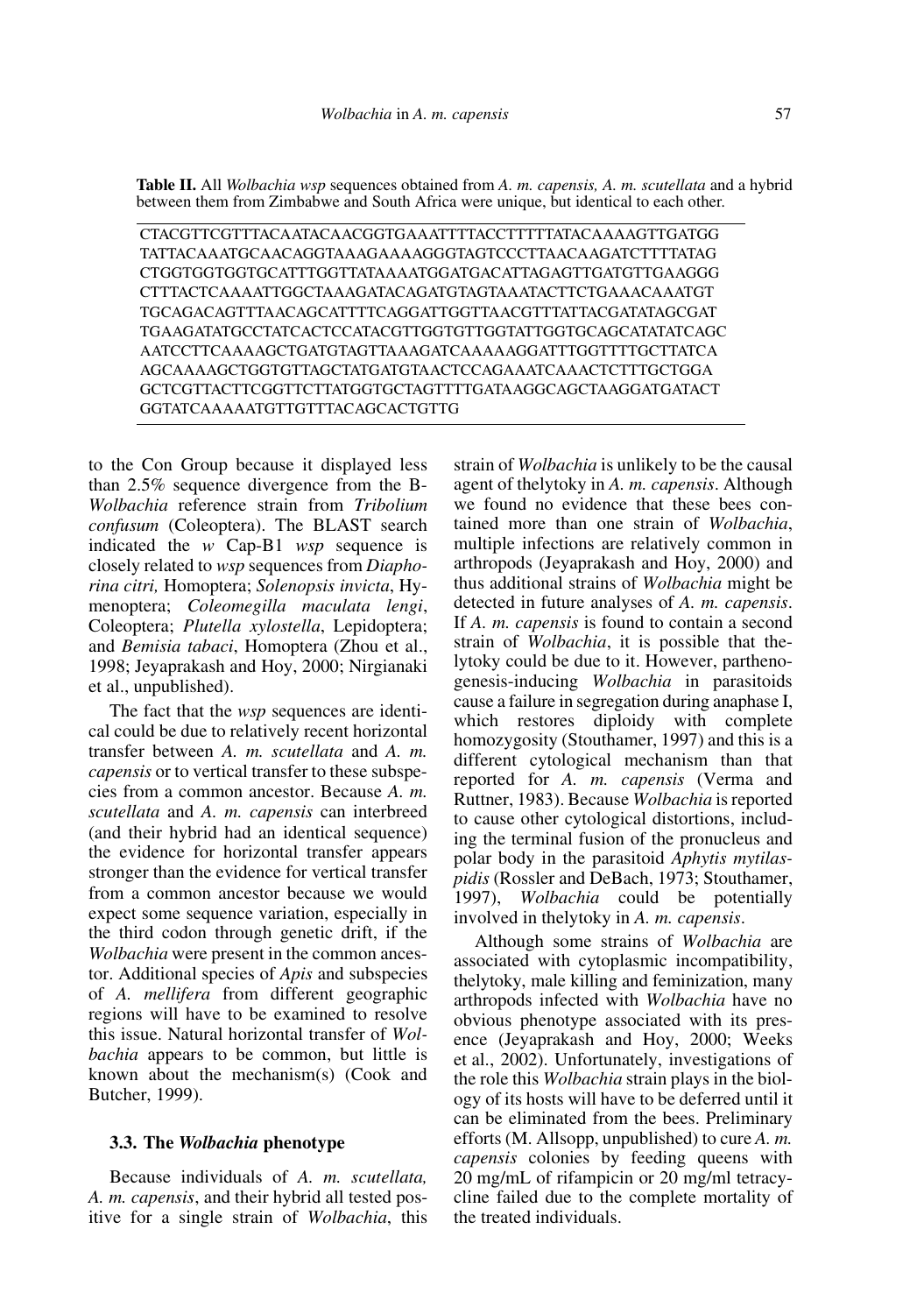Thelytoky in *A. m. capensis* could be induced by microorganisms other than *Wolbachia*. Recent investigations by Zchori-Fein et al. (2001) indicate that bacteria other than *Wolbachia* can be associated with parthenogenesis in the hymenopteran parasitoids *Encarsia pergandiella* and *E. hispida*. The ability to induce thelytokous parthenogenesis thus is not unique to *Wolbachia* or even to the Proteobacteria to which *Wolbachia* belong because the bacteria causing thelytoky in *Encarsia* were affiliated with the Cytophaga-Flexibacter-Bacteroid (CFB) group (Zchori-Fein et al., 2001). Additional analyses of microbial symbionts of *A. m. capensis* could reveal similar surprises.

#### **ACKNOWLEDGEMENTS**

We thank M.T. Sanford for discussions. Partial funding was provided through the Davies, Fischer and Eckes Endowment for Biological Control at the University of Florida. This is Florida Agricultural Experiment Station journal publication R-08537.

**Résumé** – *Wolbachia* **est présent chez** *Apis mellifera capensis***,** *A. m. scutellata* **et chez leurs hybrides.** Des populations d'*Apis mellifera capensis*, d'*A. m. scutellata* et de leurs hybrides sont présentes en Afrique du Sud. Bien qu'une étude précédente ait échoué à détecter la présence de *Wolbachia* par un protocole standard de l'amplification en chaîne par polymérase (PCR) et par des amorces 16S, un protocole plus sensible de PCR long, utilisant des amorces pour la séquence *wsp*, a été utilisé pour déterminer si *Wolbachia* pouvait être présent (Tab. I). *A. m. capensis* a cette caractéristique inhabituelle qu'elle se reproduit par thélytokie, ce qui est parfois induit chez les Arthropodes par *Wolbachia. Wolbachia* a été mis en évidence par le protocole de PCR long chez toutes les ouvrières d' *A. m. capensis* examinées, chez les ouvrières et les mâles d'*A. m. scutellata* et chez les hybrides des deux races. Comme l'on s'y attendait, le protocole standard moins sensible de PCR n'a pu fournir de produits *wsp* détectables (Fig. 1). Le clonage et le séquençage des produits de PCR ont indiqué que tous les individus et les populations d'Afrique du sud testés renfermaient la même souche de *Wolbachia* (Tab. II). La séquence *wsp* était inédite et a été nommée *w*Cap-B1. Elle appartient au groupe Con de *Wolbachia* parce qu'elle présente moins de 2,5 % de divergence avec la souche de référence *Wolbachia*-B provenant de *Tribolium confusum* (Coleoptera). La séquence *w*Cap-B1 est étroitement apparentée à *Wolbachia* de *Diaphorina citri* (Homoptera), de *Solenopsis invicta* (Hymenoptera), de *Coleomegilla maculata lengi* (Coleoptera), de *Plutella xylostella* (Lepidoptera) et de *Bemisia tabaci* (Homoptera).

Puisqu'on n'a pas trouvé de différences de séquence chez la souche de *Wolbachia* de ces populations d'abeilles, il est peu vraisemblable que ce *Wolbachia* soit associé à la thélytokie chez *A. m. capensis*. Les spéculations concernant le rôle que cette souche de *Wolbachia* joue dans la biologie de son hôte devront être repoussées jusqu'à ce qu'il puisse être éliminé des abeilles. Des efforts préliminaires (M. Allsopp, non publié) pour soigner les colonies d'*A. m. capensis* en nourrissant les reines avec 20 mg/mL de rifampicine ou 20 mg/mL de tétracycline ont échoué en raison de la mortalité de tous les individus traités.

Les infections multiples par *Wolbachia* sont relativement communes chez les Arthropodes (Jeyaprakash et Hoy, 2000) et d'autres souches de *Wolbachia* pourraient donc être détectées lors de futures analyses d'*A. m. capensis.* Si une seconde souche de *Wolbachia* est trouvée chez *A. m. capensis,* il se peut que la thélytokie lui soit due. A l'inverse, la thélytokie chez *A. m. capensis* pourrait être causée par la présence d'autres micro-organismes. Les recherches récentes sur les guêpes parasitoïdes par Zchori-Fein et al. (2001) indiquent que d'autres bactéries sont susceptibles de provoquer la thélytokie et l'on a montré que de nombreux microorganismes agissaient sur la production de mâles chez les insectes (Weeks et al., 2002).

La capacité à induire la thélytokie n'est pas restreinte à *Wolbachia,* ni même aux Proteobacteria, auxquelles *Wolbachia* appartient ; une bactérie nouvellement découverte est affiliée au groupe Cytophaga-Flexibacter-Bacteroid (CFB) (Zchori-Fein et al., 2001). D'autres analyses de symbiotes microbiens d'*A. m. capensis* pourraient révéler des surprises semblables.

## *Apis mellifera capensis* / *Apis mellifera scutellata* / *Wolbachia* / **PCR long** / **thélytokie**

**Zusammenfassung** – **Nachweis von** *Wolbachia* **in** *Apis mellifera capensis***,** *A. m. scutellata* **und ihren Hybriden in Süd Afrika.** In Südafrika gibt es Populationen von *Apis mellifera capensis*, *A. m. scutellata* und deren Hybriden. In einer früheren Untersuchung bei *A. m. capensis* gelang es nicht, *Wolbachia* mit einem Standard PCR Protokoll und 16S Primern nachzuweisen. Jetzt wurde die empfindlichere Methode des Long PCR Protokolls mit Primern für die *wsp* Sequenz zur Überprüfung des Vorkommens von *Wolbachia* benutzt (Tab. I).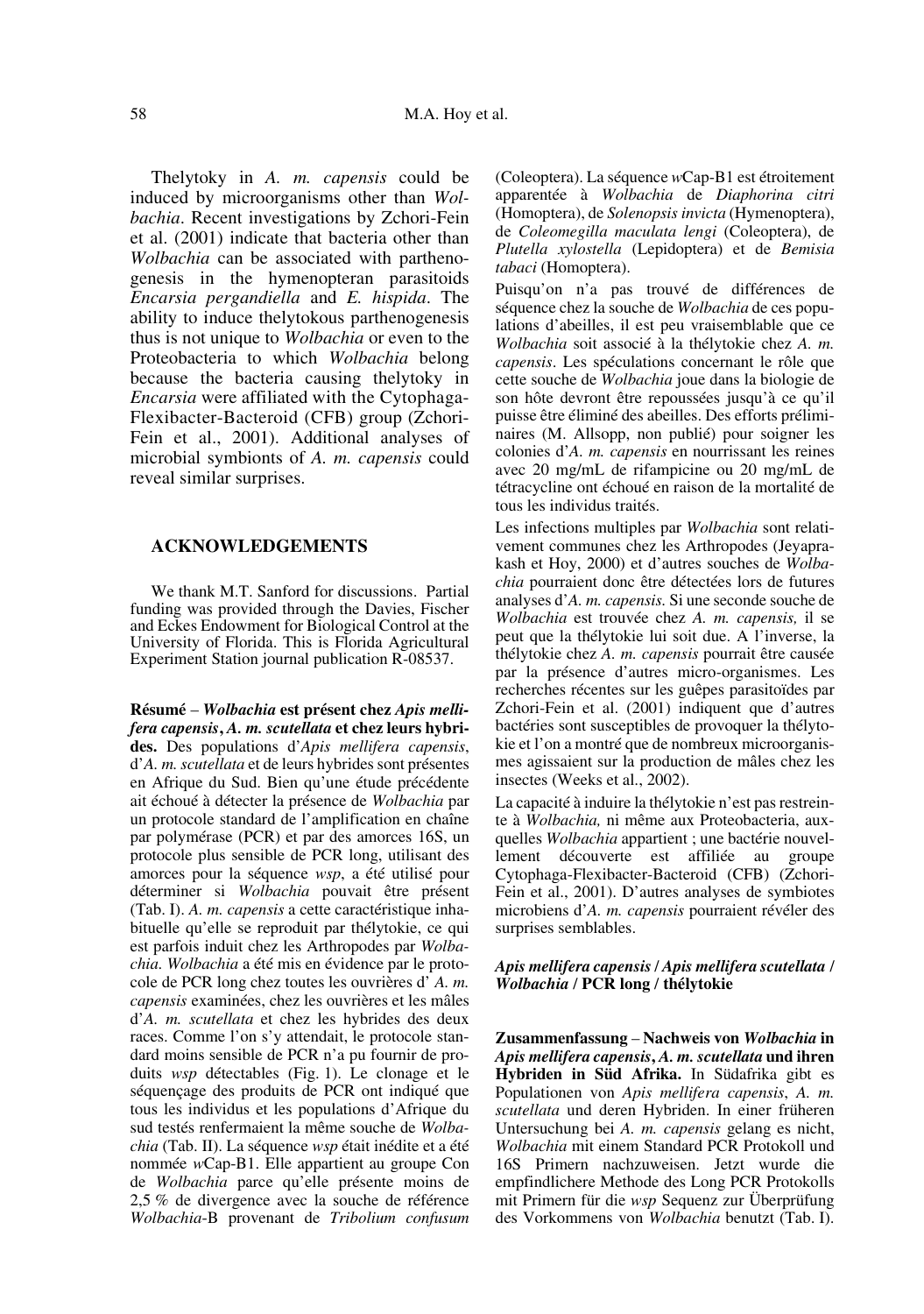Die Vermehrung der *A. m. capensis* ist ein Sonderfall, da sie auch durch Thelytokie erfolgen kann. Thelytokie wird manchmal bei Arthropoden durch *Wolbachia* ausgelöst. *Wolbachia* wurde mit dem Long PCR Protokoll in allen untersuchten Arbeiterinnen von *A. m. capensis* nachgewiesen, allerdings auch in Arbeiterinnen und Drohnen von *A. m. scutellata* sowie bei den Hybriden der beiden Rassen. Wie erwartet erhielten wir mit der Standard PCR Methode keine erkennbaren *wsp* Produkte (Abb. 1). Clonierung und Sequenzierung der PCR Produkte wies darauf hin, dass bei allen überprüften südafrikanischen Einzeltieren und Populationen dieselben Linien von *Wolbachia* vorkamen (Tab. II). Die *wsp* Sequenz war neuartig und wurde *w*Cap-B1 genannt. Sie gehört zu der Con Gruppe von *Wolbachia* und weist weniger als 2,5 % Abweichung von der B-*Wolbachia* Referenzlinie von *Tribolium confusum* (Coleoptera) auf. Die *w*Cap-B1 Sequenz ist nah verwandt mit *Wolbachia* von *Diaphorina citri,* Homoptera; *Solenopsis invicta*, Hymenoptera; *Coleomegilla maculata lengi*, Coleoptera; *Plutella xylostella*, Lepidoptera; und *Bemisia tabaci*, Homoptera.

Da keine Sequenzunterschiede in der *Wolbachia* Linie in diesen Bienenpopulationen gefunden wurde, ist es unwahrscheinlich, dass *Wolbachia* mit der Thelytokie bei *A. m. capensis* in Zusammenhang steht. Spekulationen über die Bedeutung dieser *Wolbachia* Linien in Bezug auf die Biologie ihres Wirtes müssen zurück gestellt werden, bis es gelingt die Bienen befallsfrei zu machen. Vorläufige Bemühungen (M. Allsopp, nicht publiziert) *A. m. capensis* Völker durch Fütterung der Königinnen mit 20 mg/ml Rifampicin oder 20 mg/ml Tetracyclin zu heilen, blieben durch das Absterben aller behandelten Tiere ohne Erfolg. Mehrfache Infektionen mit *Wolbachia* sind relativ häufig in Arthropoden (Jeyaprakash and Hoy, 2000) und so könnten noch zusätzliche Linien von *Wolbachia* in zukünftigen Analysen von *A. m. capensis* entdeckt werden. Wenn der Nachweis einer zweiten Linie *Wolbachia* in *A. m. capensis* gelingen sollte, wäre es möglich, dass Thelytokie auf einer solchen Linie beruht. Alternativ könnte die Thelytokie in *A. m. capensis* auch von der Anwesenheit anderer Mikroben abhängig sein. Neuere Untersuchungen von parasitären Wespen durch Zchori-Fein et al. (2001) weisen darauf hin, dass andere Bakterien Thelytokie auslösen können und bei einer Vielzahl von Mikroorganismen konnte ein Einfluss auf die Produktion von Männchen bei Insekten gezeigt werden (Weeks et al., 2002). Die Fähigkeit zur Induktion von Thelytokie ist demnach nicht auf *Wolbachia* beschränkt, noch nicht einmal auf Proteobakterien zu denen *Wolbachia* zählt. Ein neu entdecktes Bakterium wird der Gruppe der Cytophaga-Flexibacter-Bakteroiden (CFB) zugeordnet (Zchori-Fein et al., 2001). Zusätzliche Analysen von mikrobiellen Symbionten bei *A. m. capensis* könnte zu ähnlichen Überraschungen führen.

## *Apis mellifera capensis* / *Apis mellifera scutellata* / *Wolbachia* / **Long PCR** / **Thelytokie**

## **REFERENCES**

- Allsopp M.H. (1992) The capensis calamity, South Afr. Bee J. 64, 52–55.
- Barnes W. (1994) PCR amplification of up to 35-kb DNA with high fidelity and high yield from  $\lambda$ bacteriophage templates, Proc. Natl. Acad. Sci. USA 91, 2216–2220.
- Braig H.R., Zhou W., Dobson S.L., O'Neill S.L. (1998) Cloning and characterization of a gene encoding the major surface protein of the bacterial endosymbiont *Wolbachia pipientis*, J. Bacteriol. 180, 2373–2378.
- Cook J.M., Butcher R.J.D. (1999) The transmission and effects of *Wolbachia* bacteria in parasitoids, Res. Popul. Ecol. 41, 15–28.
- Crewe R.M., Allsopp M.H. (1994) Sex and the single queen: recent experiments with *capensis* and *scutellata* queens, South Afr. Bee J. 66, 58–62.
- Dedeine F., Vavre F., Fleury F., Loppin B., Hochberg M.E., Bouletreau M. (2001) Removing symbiotic *Wolbachia* bacteria specifically inhibits oogenesis in a parasitic wasp, Proc. Natl. Acad. Sci. USA 98, 6247–6252.
- Hepburn H.R., Crewe R.M. (1991) Portrait of the Cape honeybee, *Apis mellifera capensis*, Apidologie 22, 567–580.
- Hoy M.A., Jeyaprakash A., Nguyen R. (2001) Long PCR is a sensitive method for detecting *Liberobacter asiaticum* in parasitoids undergoing risk assessment in quarantine, Biol. Control 22, 278–287.
- Jeyaprakash A., Hoy M.A. (2000) Long PCR improves *Wolbachia* DNA amplification: *wsp* sequences found in 76% of 63 arthropod species, Insect Mol. Biol. 9, 393–405.
- O'Neill S.L., Hoffmann A.A., Werren J.H. (Eds.) (1997) Influential passengers, Oxford Univ. Press, Oxford.
- Oldroyd B.B. (2002) The Cape honeybee: an example of a social cancer, Trends Ecol. Evol. 17, 249– 251.
- Onions G.W. (1912) South African "fertile-worker bees", South Afr. Agric. J. 1, 720–728.
- Rigaud T. (1999) Further *Wolbachia* endosymbiont diversity: a tree hiding in the forest? Trends Ecol. Evol. 14, 212–213.
- Rigaud T., Rousett F. (1996) What generates the diversity of *Wolbachia*-arthropod interactions, Biodiv. and Conserv. 5, 999–1013.